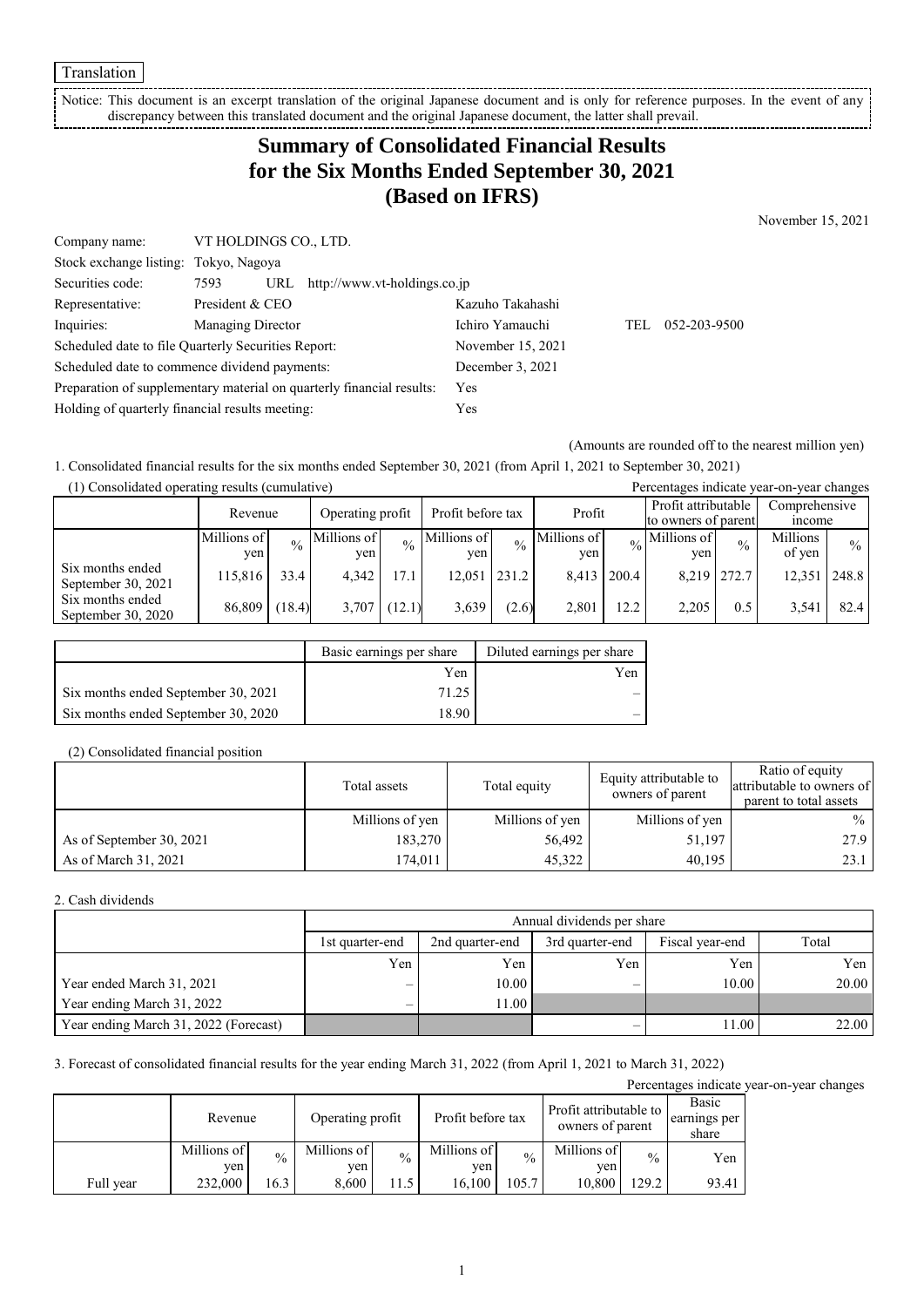#### 4. Notes

| (1) Changes in significant subsidiaries during the six months ended September 30, 2021 | Yes |
|----------------------------------------------------------------------------------------|-----|
| (changes in specified subsidiaries resulting in the change in scope of consolidation): |     |
| (2) Changes in accounting policies and changes in accounting estimates                 |     |
| Changes in accounting policies required by IFRS:                                       | No  |
| Changes in accounting policies due to other reasons:                                   | No  |
| Changes in accounting estimates:                                                       | No  |
|                                                                                        |     |

(3) Number of issued shares (ordinary shares)

Total number of issued shares at end of period (including treasury shares)

| As of September 30, 2021                                                                  |  | 119,381,034 shares   As of March 31, 2021              | 119,381,034 shares |  |  |  |
|-------------------------------------------------------------------------------------------|--|--------------------------------------------------------|--------------------|--|--|--|
| Number of treasury shares at end of period                                                |  |                                                        |                    |  |  |  |
| As of September 30, 2021                                                                  |  | 4,026,580 shares   As of March 31, 2021                | 4,026,580 shares   |  |  |  |
| Average number of shares during period (cumulative from the beginning of the fiscal year) |  |                                                        |                    |  |  |  |
| Six months ended September 30, 2021                                                       |  | 115,354,454 shares Six months ended September 30, 2020 | 116,672,815 shares |  |  |  |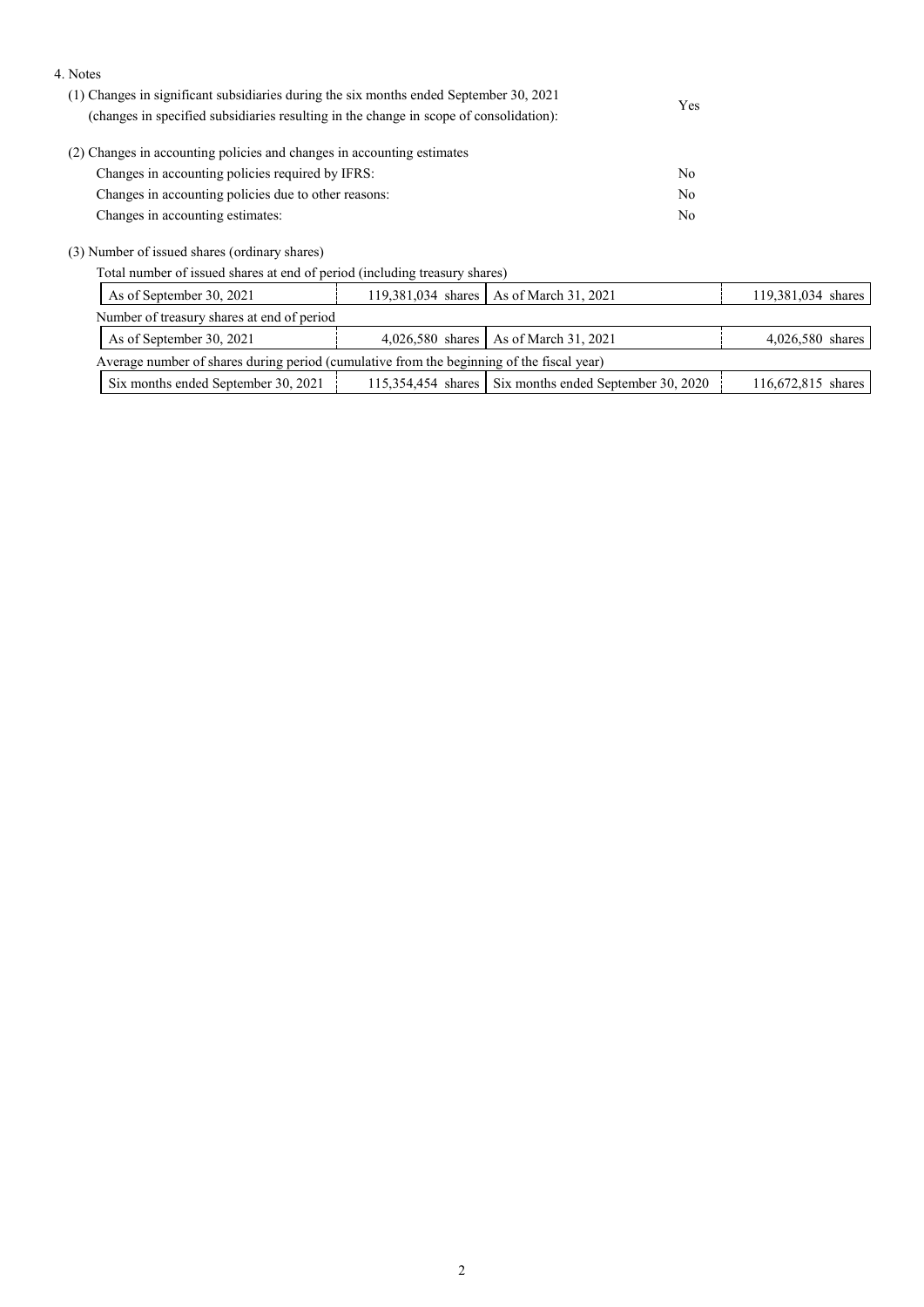#### **Condensed quarterly consolidated financial statements Condensed quarterly consolidated statement of financial position**

|                                               | As of March 31, 2021 | As of September 30, 2021 |
|-----------------------------------------------|----------------------|--------------------------|
|                                               | Millions of yen      | Millions of yen          |
| Assets                                        |                      |                          |
| Current assets                                |                      |                          |
| Cash and cash equivalents                     | 9,195                | 10,989                   |
| Trade and other receivables                   | 16,660               | 15,997                   |
| Other financial assets                        | 137                  | 84                       |
| Inventories                                   | 42,475               | 36,175                   |
| Other current assets                          | 4,781                | 5,623                    |
| Total current assets                          | 73,247               | 68,869                   |
| Non-current assets                            |                      |                          |
| Property, plant and equipment                 | 62,833               | 64,493                   |
| Goodwill                                      | 12,684               | 13,339                   |
| Intangible assets                             | 956                  | 940                      |
| Investment property                           | 6,616                | 6,559                    |
| Investments accounted for using equity method | 8,674                | 4,185                    |
| Other financial assets                        | 7,699                | 23,767                   |
| Deferred tax assets                           | 1,184                | 1,011                    |
| Other non-current assets                      | 116                  | 107                      |
| Total non-current assets                      | 100,763              | 114,401                  |
| Total assets                                  | 174,011              | 183,270                  |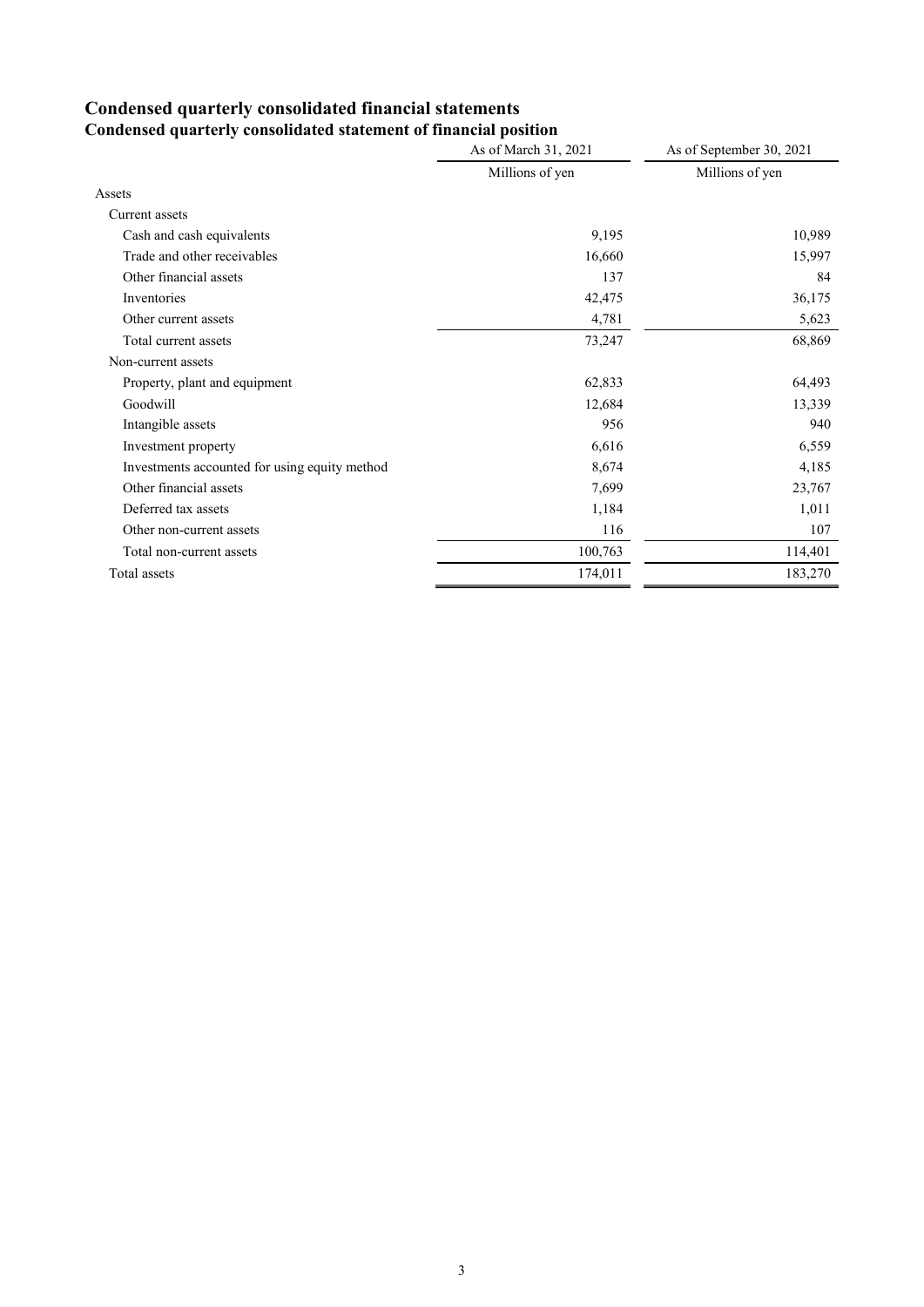|                                               | As of March 31, 2021 | As of September 30, 2021 |
|-----------------------------------------------|----------------------|--------------------------|
|                                               | Millions of yen      | Millions of yen          |
| Liabilities and equity                        |                      |                          |
| Liabilities                                   |                      |                          |
| <b>Current liabilities</b>                    |                      |                          |
| Bonds and borrowings                          | 23,738               | 30,839                   |
| Trade and other payables                      | 38,220               | 27,736                   |
| Other financial liabilities                   | 6,125                | 6,198                    |
| Income taxes payable                          | 1,191                | 1,406                    |
| Contract liabilities                          | 13,585               | 11,433                   |
| Other current liabilities                     | 2,717                | 3,062                    |
| Total current liabilities                     | 85,577               | 80,674                   |
| Non-current liabilities                       |                      |                          |
| Bonds and borrowings                          | 20,688               | 19,632                   |
| Other financial liabilities                   | 18,314               | 18,714                   |
| Provisions                                    | 551                  | 571                      |
| Deferred tax liabilities                      | 1,749                | 5,345                    |
| Other non-current liabilities                 | 1,809                | 1,843                    |
| Total non-current liabilities                 | 43,111               | 46,105                   |
| <b>Total liabilities</b>                      | 128,689              | 126,778                  |
| Equity                                        |                      |                          |
| Share capital                                 | 4,297                | 4,297                    |
| Capital surplus                               | 2,842                | 2,843                    |
| Treasury shares                               | (1,028)              | (1,028)                  |
| Other components of equity                    | 874                  | 749                      |
| Retained earnings                             | 33,210               | 44,334                   |
| Total equity attributable to owners of parent | 40,195               | 51,197                   |
| Non-controlling interests                     | 5,127                | 5,295                    |
| Total equity                                  | 45,322               | 56,492                   |
| Total liabilities and equity                  | 174,011              | 183,270                  |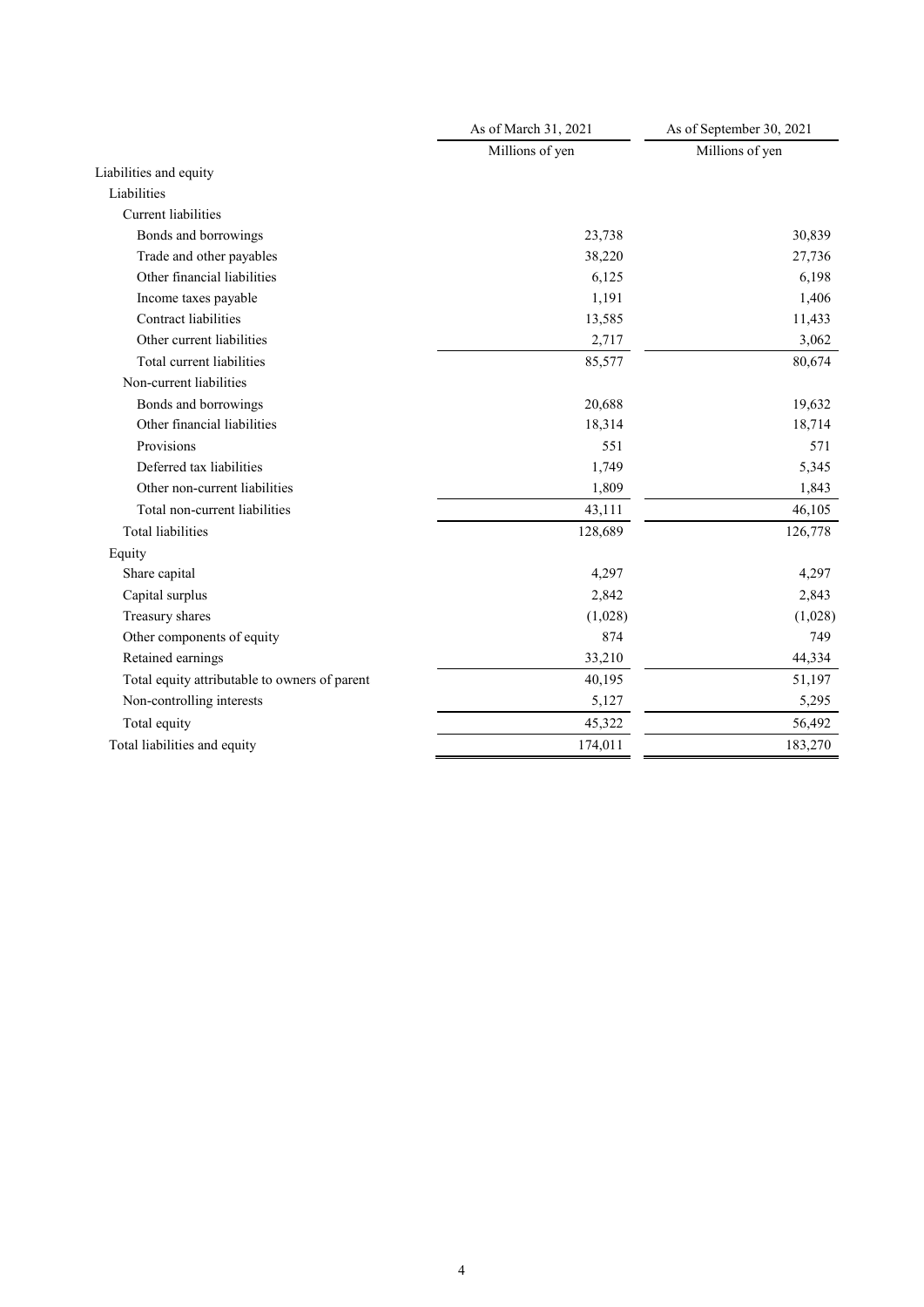### **Condensed quarterly consolidated statements of income and condensed quarterly consolidated statements of comprehensive income**

# **Condensed quarterly consolidated statements of income**

|                                                                     | Six months ended   | Six months ended   |
|---------------------------------------------------------------------|--------------------|--------------------|
|                                                                     | September 30, 2020 | September 30, 2021 |
|                                                                     | Millions of yen    | Millions of yen    |
| Revenue                                                             | 86,809             | 115,816            |
| Cost of sales                                                       | 72,385             | 97,080             |
| Gross profit                                                        | 14,423             | 18,736             |
| Selling, general and administrative expenses                        | 12,616             | 14,551             |
| Other income                                                        | 1,958              | 308                |
| Other expenses                                                      | 59                 | 150                |
| Operating profit                                                    | 3,707              | 4,342              |
| Finance income                                                      | 154                | 145                |
| Finance costs                                                       | 395                | 382                |
| Share of profit of investments accounted for using equity<br>method | 172                | 128                |
| Other non-operating income and expenses                             |                    | 7,817              |
| Profit before tax                                                   | 3,639              | 12,051             |
| Income tax expense                                                  | 838                | 3,637              |
| Profit                                                              | 2,801              | 8,413              |
| Profit attributable to                                              |                    |                    |
| Owners of parent                                                    | 2,205              | 8,219              |
| Non-controlling interests                                           | 596                | 194                |
| Profit                                                              | 2,801              | 8,413              |
| Earnings per share                                                  |                    |                    |
| Basic earnings per share                                            | 18.90              | 71.25              |
| Diluted earnings per share                                          |                    |                    |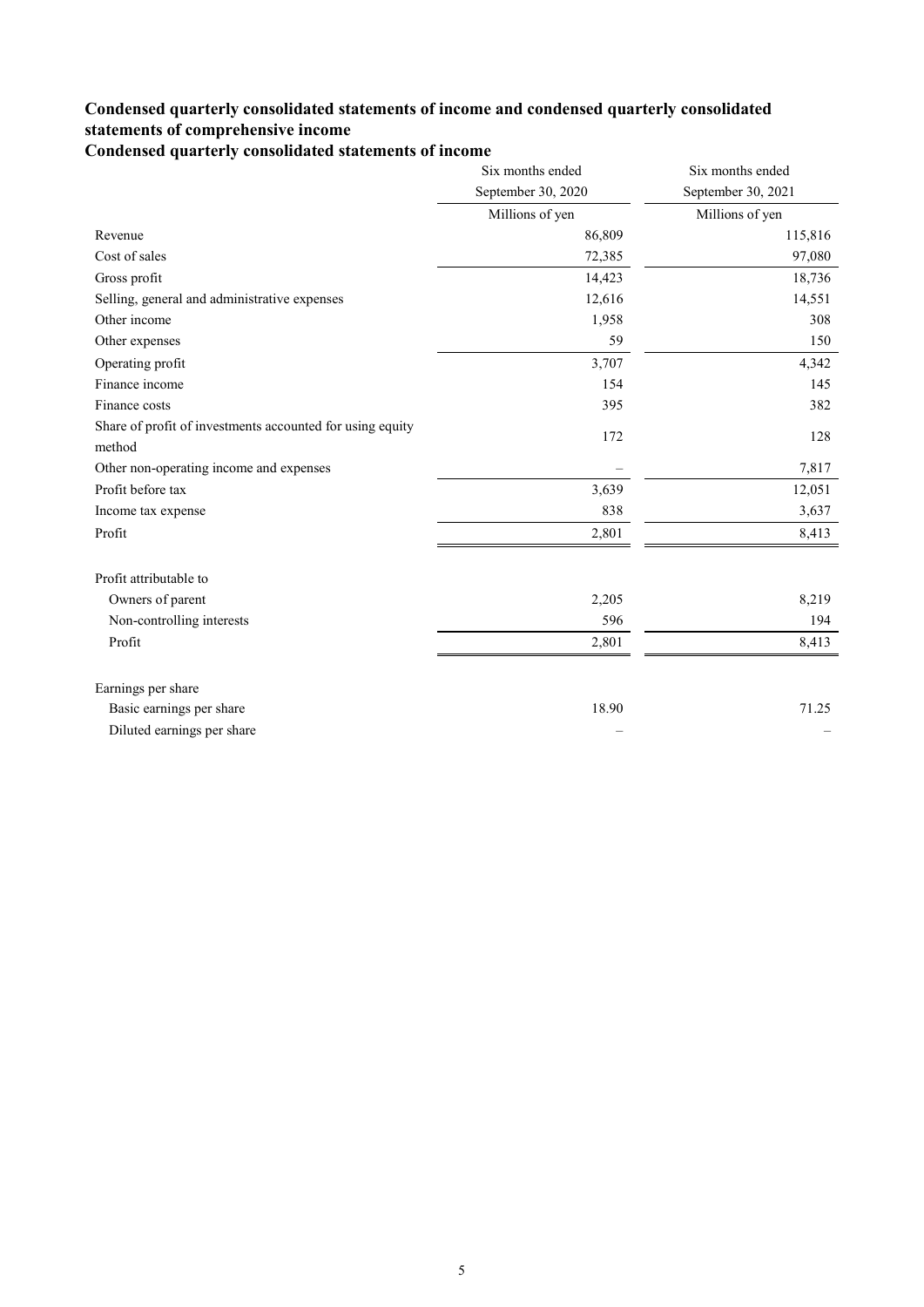# **Condensed quarterly consolidated statements of comprehensive income**

|                                                           | Six months ended   | Six months ended   |
|-----------------------------------------------------------|--------------------|--------------------|
|                                                           | September 30, 2020 | September 30, 2021 |
|                                                           | Millions of yen    | Millions of yen    |
| Profit                                                    | 2,801              | 8,413              |
| Other comprehensive income                                |                    |                    |
| Items that will not be reclassified to profit or loss     |                    |                    |
| Net change in fair value of equity instruments            |                    |                    |
| designated as measured at fair value through other        | 458                | 4,062              |
| comprehensive income                                      |                    |                    |
| Share of other comprehensive income of investments        | 6                  | (1)                |
| accounted for using equity method                         |                    |                    |
| Total of items that will not be reclassified to profit or | 464                | 4,062              |
| loss                                                      |                    |                    |
| Items that may be reclassified to profit or loss          |                    |                    |
| Exchange differences on translation of foreign            | 281                |                    |
| operations                                                |                    | (125)              |
| Share of other comprehensive income of investments        | (5)                | 1                  |
| accounted for using equity method                         |                    |                    |
| Total of items that may be reclassified to profit or loss | 276                | (124)              |
| Other comprehensive income, net of tax                    | 740                | 3,938              |
| Comprehensive income                                      | 3,541              | 12,351             |
| Comprehensive income attributable to                      |                    |                    |
| Owners of parent                                          | 2,929              | 12,155             |
| Non-controlling interests                                 | 613                | 197                |
| Comprehensive income                                      |                    |                    |
|                                                           | 3,541              | 12,351             |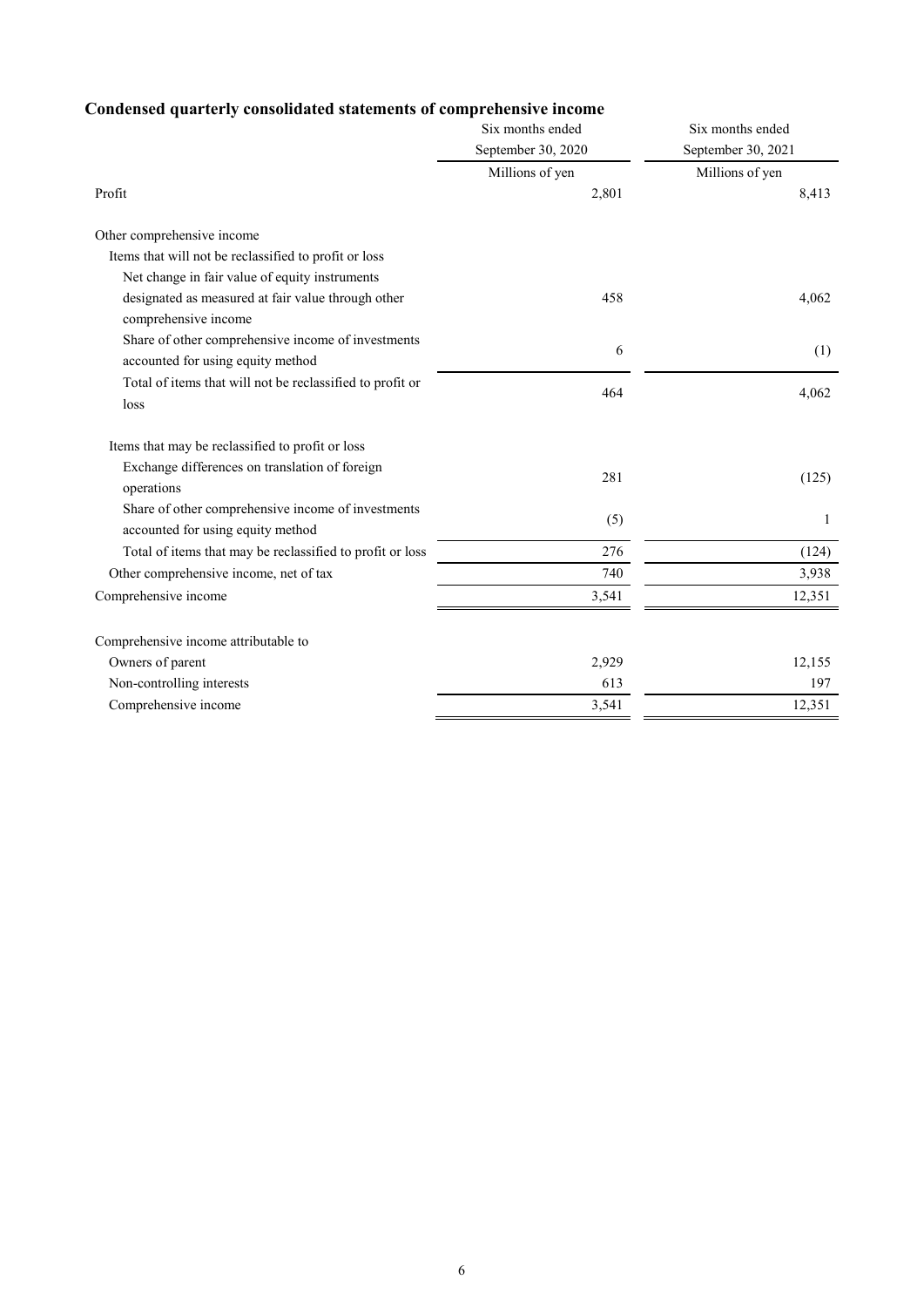### **Condensed quarterly consolidated statement of changes in equity**

Six months ended September 30, 2020 (from April 1, 2020 to September 30, 2020)

|                                            |                                                                                           |                          |                                         | Other components of equity                                            |                                |                 |
|--------------------------------------------|-------------------------------------------------------------------------------------------|--------------------------|-----------------------------------------|-----------------------------------------------------------------------|--------------------------------|-----------------|
|                                            | Share capital                                                                             | Capital surplus          | Treasury shares                         | Exchange<br>differences on<br>translation of<br>foreign<br>operations | Share<br>acquisition<br>rights |                 |
|                                            | Millions of yen                                                                           | Millions of yen          | Millions of yen                         | Millions of yen                                                       | Millions of yen                |                 |
| Balance at April 1, 2020                   | 4,297                                                                                     | 2,847                    | (272)                                   | (283)                                                                 | 137                            |                 |
| Profit                                     |                                                                                           |                          |                                         |                                                                       |                                |                 |
| Other comprehensive income                 |                                                                                           |                          |                                         | 263                                                                   |                                |                 |
| Comprehensive income                       |                                                                                           |                          |                                         | 263                                                                   |                                |                 |
| Purchase of treasury shares                |                                                                                           |                          | (755)                                   |                                                                       |                                |                 |
| Forfeiture of share acquisition rights     |                                                                                           | 3                        |                                         |                                                                       | (3)                            |                 |
| Transfer to retained earnings<br>Dividends |                                                                                           |                          |                                         |                                                                       |                                |                 |
| Total transactions with owners             |                                                                                           | $\overline{\mathbf{3}}$  |                                         |                                                                       |                                |                 |
| Balance at September 30, 2020              | 4,297                                                                                     | 2,850                    | (755)<br>(1,028)                        | (20)                                                                  | (3)<br>134                     |                 |
|                                            |                                                                                           |                          |                                         |                                                                       |                                |                 |
|                                            |                                                                                           |                          | Equity attributable to owners of parent |                                                                       |                                |                 |
|                                            | Other components of equity                                                                |                          |                                         |                                                                       |                                |                 |
|                                            | Financial assets<br>measured at fair<br>value through<br>other<br>comprehensive<br>income | Total                    | Retained<br>earnings                    | Total                                                                 | Non-controlling<br>interests   | Total           |
|                                            | Millions of yen                                                                           | Millions of yen          | Millions of yen                         | Millions of yen                                                       | Millions of yen                | Millions of yen |
| Balance at April 1, 2020                   |                                                                                           | (146)                    | 30,156                                  | 36,882                                                                | 3,823                          | 40,705          |
| Profit                                     |                                                                                           | $\overline{\phantom{a}}$ | 2,205                                   | 2,205                                                                 | 596                            | 2,801           |
| Other comprehensive income                 | 460                                                                                       | 723                      |                                         | 723                                                                   | 17                             | 740             |
| Comprehensive income                       | 460                                                                                       | 723                      | 2,205                                   | 2,929                                                                 | 613                            | 3,541           |
| Purchase of treasury shares                |                                                                                           |                          |                                         | (755)                                                                 |                                | (755)           |
| Forfeiture of share acquisition rights     |                                                                                           | (3)                      |                                         |                                                                       |                                |                 |
| Transfer to retained earnings              | (460)                                                                                     | (460)                    | 460                                     |                                                                       |                                |                 |
| Dividends                                  |                                                                                           |                          | (1, 174)                                | (1, 174)                                                              | (28)                           | (1,202)         |
| Total transactions with owners             | (460)                                                                                     | (463)                    | (713)                                   | (1,929)                                                               | (28)                           | (1,957)         |
| Balance at September 30, 2020              |                                                                                           | 114                      | 31,648                                  | 37,882                                                                | 4,408                          | 42,289          |
|                                            |                                                                                           |                          |                                         |                                                                       |                                |                 |

Equity attributable to owners of parent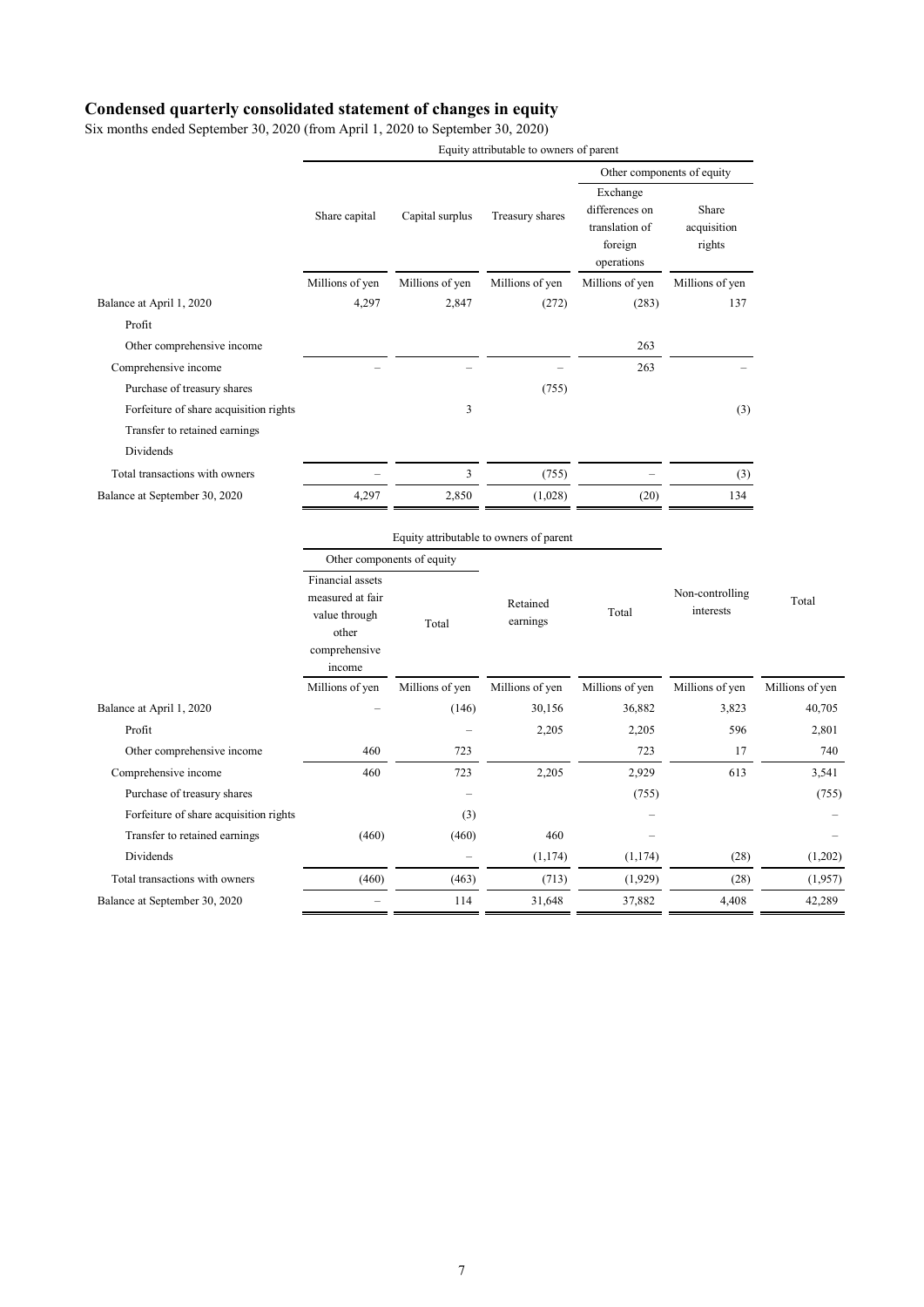### Six months ended September 30, 2021 (from April 1, 2021 to September 30, 2021)

|                                                                         |                                                                                           |                            |                                         | Other components of equity                                            |                                |                 |
|-------------------------------------------------------------------------|-------------------------------------------------------------------------------------------|----------------------------|-----------------------------------------|-----------------------------------------------------------------------|--------------------------------|-----------------|
|                                                                         | Share capital                                                                             | Capital surplus            | Treasury shares                         | Exchange<br>differences on<br>translation of<br>foreign<br>operations | Share<br>acquisition<br>rights |                 |
|                                                                         | Millions of yen                                                                           | Millions of yen            | Millions of yen                         | Millions of yen                                                       | Millions of yen                |                 |
| Balance at April 1, 2021<br>Profit                                      | 4,297                                                                                     | 2,842                      | (1,028)                                 | 740                                                                   | 134                            |                 |
| Other comprehensive income                                              |                                                                                           |                            |                                         | (123)                                                                 |                                |                 |
| Comprehensive income                                                    |                                                                                           |                            |                                         | (123)                                                                 |                                |                 |
| Change in scope of consolidation                                        |                                                                                           |                            |                                         |                                                                       |                                |                 |
| Forfeiture of share acquisition rights<br>Transfer to retained earnings |                                                                                           | 1                          |                                         |                                                                       | (1)                            |                 |
| Dividends                                                               |                                                                                           |                            |                                         |                                                                       |                                |                 |
| Total transactions with owners                                          |                                                                                           | $\mathbf{1}$               |                                         |                                                                       | (1)                            |                 |
| Balance at September 30, 2021                                           | 4,297                                                                                     | 2,843                      | (1,028)                                 | 617                                                                   | 133                            |                 |
|                                                                         |                                                                                           | Other components of equity | Equity attributable to owners of parent |                                                                       |                                |                 |
|                                                                         | Financial assets<br>measured at fair<br>value through<br>other<br>comprehensive<br>income | Total                      | Retained<br>earnings                    | Total                                                                 | Non-controlling<br>interests   | Total           |
|                                                                         | Millions of yen                                                                           | Millions of yen            | Millions of yen                         | Millions of yen                                                       | Millions of yen                | Millions of yen |
| Balance at April 1, 2021                                                |                                                                                           | 874                        | 33,210                                  | 40,195                                                                | 5,127                          | 45,322          |
| Profit                                                                  |                                                                                           |                            | 8,219                                   | 8,219                                                                 | 194                            | 8,413           |
| Other comprehensive income                                              | 4,059                                                                                     | 3,935                      |                                         | 3,935                                                                 | 3                              | 3,938           |
| Comprehensive income                                                    | 4,059                                                                                     | 3,935                      | 8,219                                   | 12,155                                                                | 197                            | 12,351          |
| Change in scope of consolidation                                        |                                                                                           |                            |                                         |                                                                       | 23                             | 23              |
| Forfeiture of share acquisition rights                                  |                                                                                           | (1)                        |                                         |                                                                       |                                |                 |
| Transfer to retained earnings                                           | (4,059)                                                                                   | (4,059)                    | 4,059                                   |                                                                       |                                |                 |
| Dividends                                                               |                                                                                           |                            | (1,154)                                 | (1, 154)                                                              | (51)                           | (1,205)         |
| Total transactions with owners                                          | (4,059)                                                                                   | (4,060)                    | 2,905                                   | (1,154)                                                               | (28)                           | (1,182)         |
| Balance at September 30, 2021                                           |                                                                                           | 749                        | 44,334                                  | 51,197                                                                | 5,295                          | 56,492          |
|                                                                         |                                                                                           |                            |                                         |                                                                       |                                |                 |

Equity attributable to owners of parent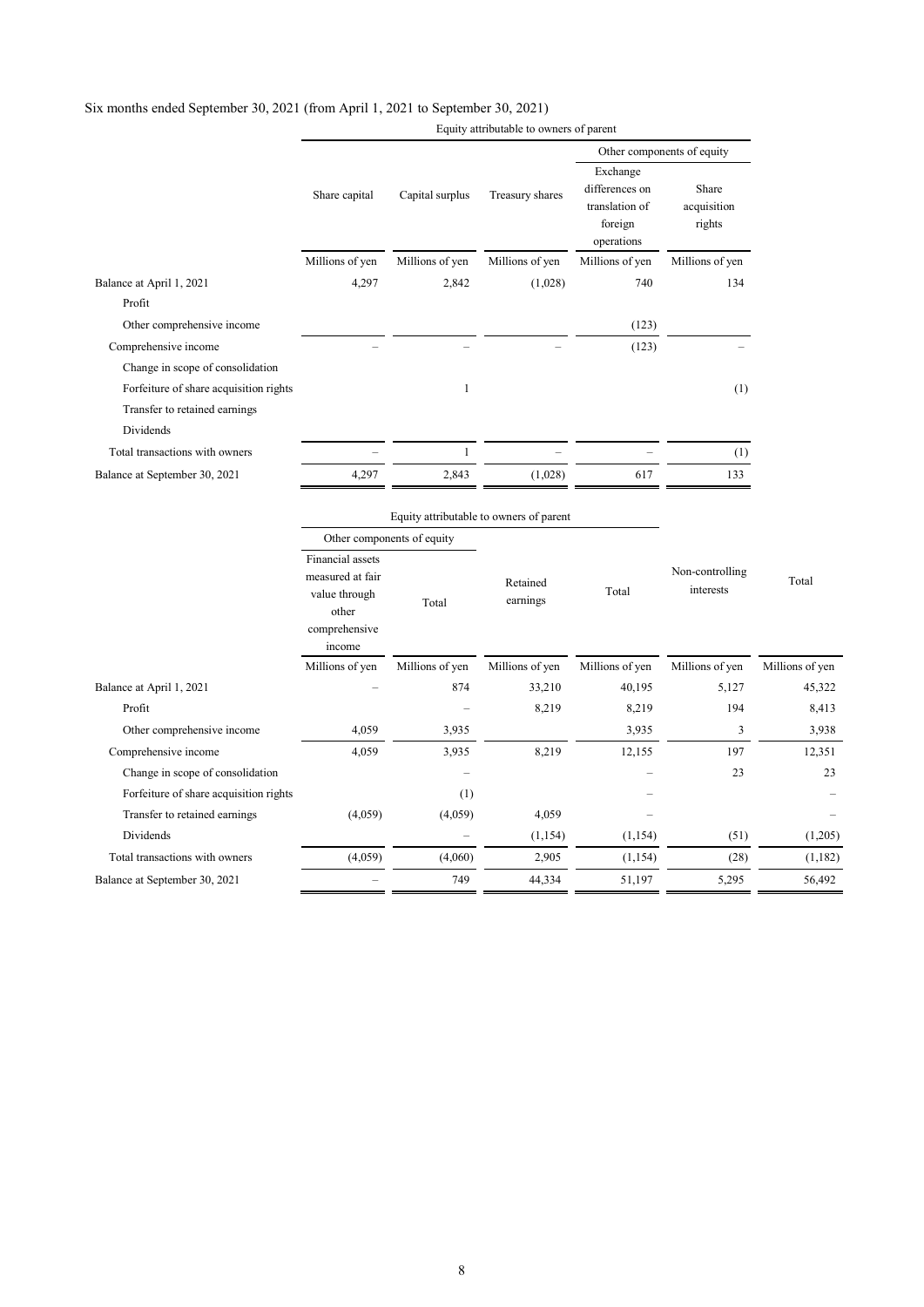# **Condensed quarterly consolidated statements of cash flows**

|                                                           | Six months ended   | Six months ended<br>September 30, 2021 |  |
|-----------------------------------------------------------|--------------------|----------------------------------------|--|
|                                                           | September 30, 2020 |                                        |  |
|                                                           | Millions of yen    | Millions of yen                        |  |
| Cash flows from operating activities                      |                    |                                        |  |
| Profit before tax                                         | 3,639              | 12,051                                 |  |
| Depreciation and amortization                             | 4,318              | 4,680                                  |  |
| Gain on bargain purchase                                  | (1,185)            |                                        |  |
| Interest and dividend income                              | (40)               | (140)                                  |  |
| Interest expenses                                         | 381                | 343                                    |  |
| Foreign exchange loss (gain)                              | (101)              | 40                                     |  |
| Share of loss (profit) of investments accounted for using |                    |                                        |  |
| equity method                                             | (172)              | (128)                                  |  |
| Loss (gain) on sales of investments accounted for using   |                    |                                        |  |
| equity method                                             |                    | (1,380)                                |  |
| Gain on remeasurement relating to exclusion of equity     |                    | (6, 436)                               |  |
| method                                                    |                    |                                        |  |
| Loss (gain) on sale of fixed assets                       | (221)              | (0)                                    |  |
| Loss on retirement of fixed assets                        | 1                  | 7                                      |  |
| Decrease (increase) in trade receivables                  | (716)              | (885)                                  |  |
| Decrease (increase) in inventories                        | 6,067              | 7,287                                  |  |
| Increase (decrease) in trade payables                     | (6,742)            | (9,879)                                |  |
| Increase (decrease) in contract liabilities               | 423                | (2,507)                                |  |
| Increase (decrease) in accrued consumption taxes          | 1,041              | 630                                    |  |
| Other                                                     | (504)              | (711)                                  |  |
| Subtotal                                                  | 6,188              | 2,970                                  |  |
| Interest and dividends received                           | 131                | 193                                    |  |
| Interest paid                                             | (406)              | (342)                                  |  |
| Income taxes refund (paid)                                | (1,076)            | (1, 457)                               |  |
| Net cash provided by (used in) operating activities       | 4,836              | 1,365                                  |  |
| Cash flows from investing activities                      |                    |                                        |  |
| Payments into time deposits                               |                    | (40)                                   |  |
| Proceeds from withdrawal of time deposits                 |                    | -1                                     |  |
| Purchase of property, plant and equipment                 | (2,942)            | (3, 393)                               |  |
| Proceeds from sale of property, plant and equipment       | 1,488              | 1,007                                  |  |
| Purchase of intangible assets                             | (13)               | (37)                                   |  |
| Purchase of investment securities                         |                    | (4)                                    |  |
| Proceeds from sale of investment securities               | 13                 | 9                                      |  |
| Proceeds (Payments) from (for) acquisition of             | 301                |                                        |  |
| subsidiaries                                              |                    | (785)                                  |  |
| Proceeds from sale of investments in associates           |                    | 2,186                                  |  |
| Payments for loans receivable                             | (20)               | (6)                                    |  |
| Collection of loans receivable                            | 92                 | 98                                     |  |
| Payments of leasehold and guarantee deposits              | (42)               | (66)                                   |  |
| Proceeds from refund of leasehold and guarantee           | 47                 | 62                                     |  |
| deposits                                                  |                    |                                        |  |
| Payments for acquisition of businesses                    |                    | (35)                                   |  |
| Other                                                     | 9                  | (7)                                    |  |
| Net cash provided by (used in) investing activities       | (1,067)            | (1,010)                                |  |